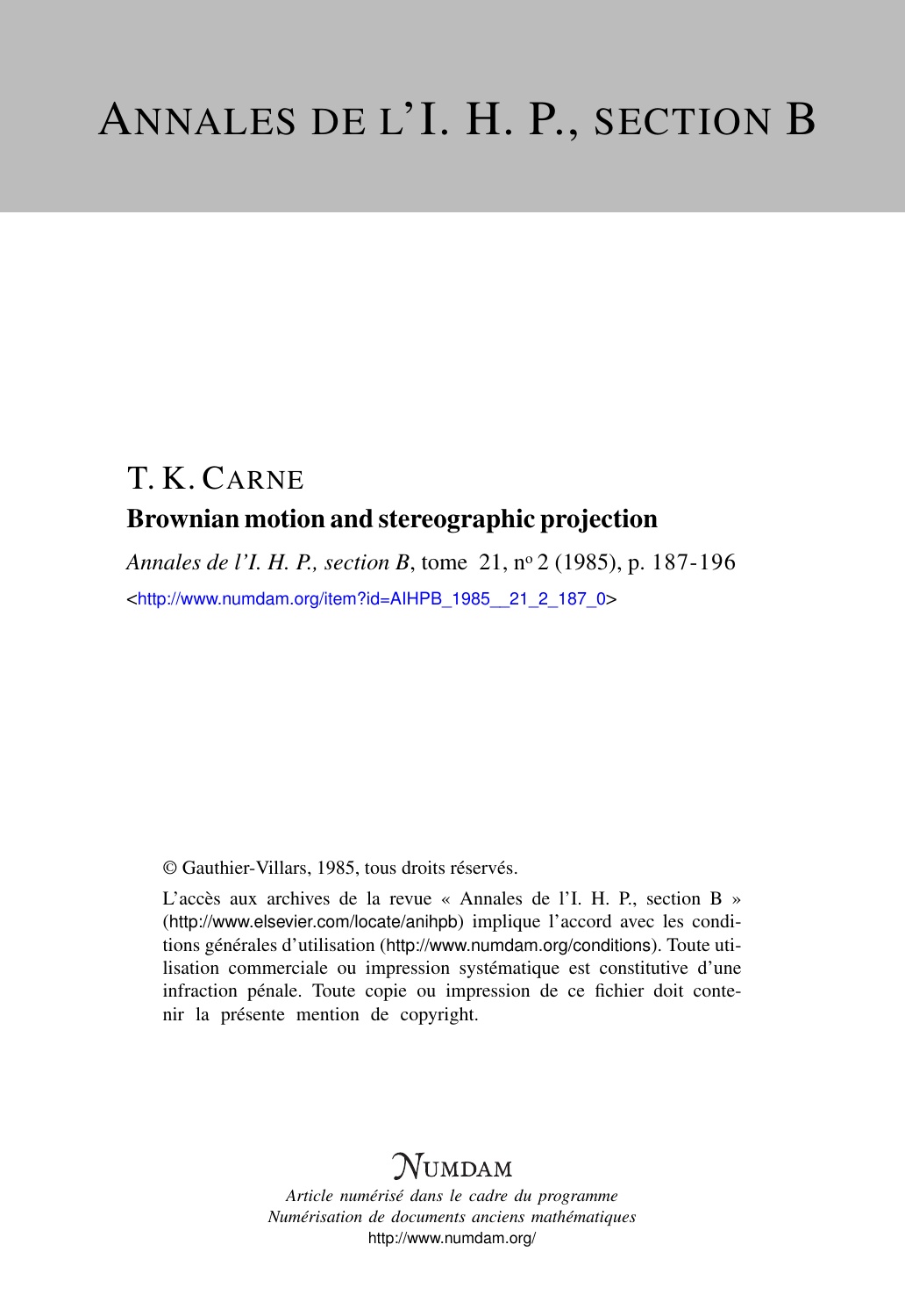### Brownian motion and stereographic projection

 $b<sub>v</sub>$ 

T. K. CARNE King's College, Cambridge.

ABSTRACT. — Stereographic projection from  $\mathbb{R}^N$  to  $\mathbb{S}^N$  maps Brownian paths in  $\mathbb{R}^N$  to the paths of Brownian motion on  $\mathbb{S}^N$  conditioned to be at the centre of the projection at a negative exponential time.

Key-words: Stereographic projection; Conditioned Brownian motion; Conformal transformations.

RÉSUMÉ. — La projection stéréographique de R<sup>N</sup> à S<sup>N</sup> applique les trajectoires Browniennes de  $\mathbb{R}^N$  sur les trajectoires Browniennes de  $\mathbb{S}^N$ conditionnées par le fait d'etre au centre de projection a un instant de loi exponentielle.

In this brief note we shall discuss how Brownian motion in  $\mathbb{R}^N$ , for  $N \geq 3$ , can be interpreted as a Brownian bridge conditioned to go to the « ideal point at infinity ». This question was posed by Prof. L. Schwartz [2]. Prof. M. Yor [3] presents an alternative, more probabilistic, approach.

#### 1. STEREOGRAPHIC PROJECTION

Consider the unit sphere  $S^N$  in  $R^{N+1}$  and the hyperplane

 $R^N = \{ y = (y_1, \ldots, y_{N+1}) : y_{N+1} = 0 \}.$ 

Stereographic projection from the point  $P = (0, \ldots, 0, 1)$  of  $S^N$  maps  $y \in \mathbb{R}^N$ 

Annales de l'Institut Henri Poincaré - Probabilités et Statistiques - Vol. 21, 0246-0203<br>85/02/187/10, \$3,00/© Gauthier-Villars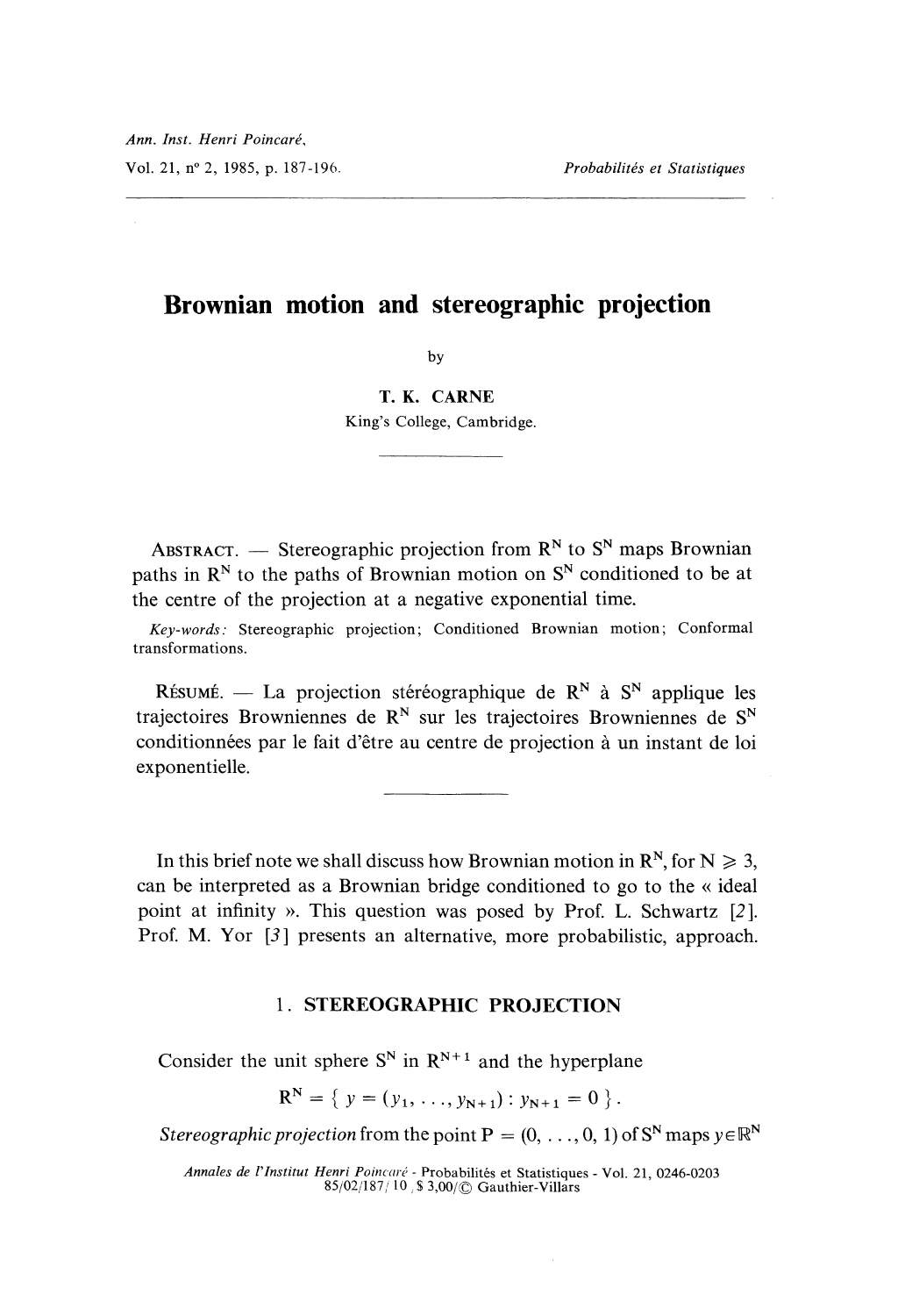to the point  $x \in S^N \setminus \{P\}$  which lies on the straight line from P through y; see the diagram. This is a diffeomorphism between  $S^N \setminus \{P\}$  and  $R^N$ , so we regard P as being the point of  $S<sup>N</sup>$  which corresponds to the « ideal point at infinity of  $\mathbb{R}^N$  ».

PROPOSITION 1. - Brownian motion on  $\mathbb{R}^N$  is mapped by stereographic projection onto a time changed version of the Brownian motion on  $S<sup>N</sup>$  together with a drift towards P at speed  $\frac{1}{2}(N-2)$  tan  $\frac{1}{2}\theta$  on the sphere.

 $Proof.$  - Brownian motion on a Riemannian manifold with metric  $g_{ab}dx_{a}dx_{b}$  has as its infinitesimal generator one half of the Laplacian, viz.

$$
\frac{1}{2}\Delta = \frac{1}{2\sqrt{g}}\sum \frac{\partial}{\partial x_a} \left(\sqrt{g} g^{ab} \frac{\partial}{\partial x_b}\right)
$$

where  $g = \det (g_{ab})$  and  $(g^{ab}) = (g_{ab})^{-1}$ . On S<sup>N</sup> take co-ordinates  $(\theta, z)$ for  $x \in S^N$  where  $0 \le \theta \le \pi$  is the angle shown in the diagram and  $z = v / || v || \in S^{N-1} = S^N \cap R^N.$ 

Then

$$
|| dx ||^2 = | d\theta |^2 + \sin^2 \theta . || dz ||^2
$$

so the Laplacian on  $S<sup>N</sup>$  is

$$
\Delta_{\rm SN} = \frac{1}{\sin^{N-1}\theta} \frac{\partial}{\partial \theta} \left( \sin^{N-1}\theta \frac{\partial}{\partial \theta} \right) + \frac{1}{\sin^2 \theta} \Delta_{\rm SN^{-1}}.
$$

Similarly, if we take co-ordinates  $(r, z)$  for  $y \in \mathbb{R}^N$ , where  $r = ||y||$ , then

$$
|| dy ||^2 = | dr |^2 + r^2 || dz ||^2
$$

so the usual Laplacian on  $\mathbb{R}^N$  is

$$
\Delta_{\mathbf{R}^{\mathbf{N}}} = \frac{1}{r^{\mathbf{N}-1}} \frac{\partial}{\partial r} \left( r^{\mathbf{N}-1} \frac{\partial}{\partial r} \right) + \frac{1}{r^2} \Delta_{\mathbf{S}^{\mathbf{N}-1}}.
$$

The infinitesimal generator for the deterministic motion given by a drift towards P at speed  $\frac{1}{2}$  (N – 2) tan  $\frac{1}{2}$   $\theta$  is clearly

$$
\frac{1}{2}(\mathbf{N}-2)\tan\frac{1}{2}\theta.\frac{\partial}{\partial\theta}
$$

Hence, to prove the proposition we need to show that, under stereo-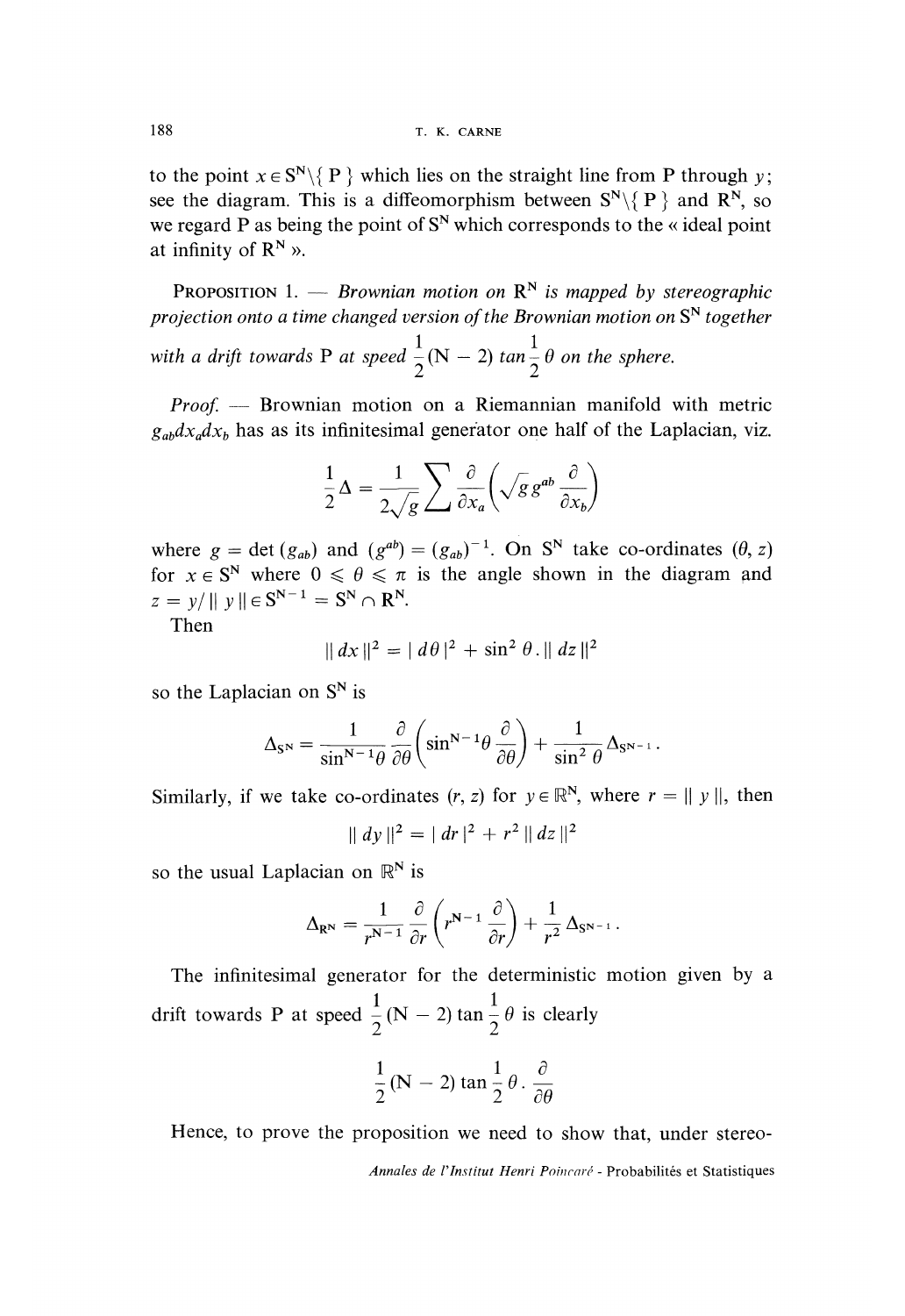graphic projection  $\frac{1}{2}\Delta_{\mathbf{R}^{\text{N}}}$  corresponds to some strictly positive function times

$$
\mathscr{G}_{\mathbf{P}} = \frac{1}{2} \Delta_{\mathbf{S}^{\mathbf{N}}} + \frac{1}{2} (\mathbf{N} - 2) \tan \frac{1}{2} \theta \cdot \frac{\partial}{\partial \theta}.
$$

Under stereographic projection we have  $r = \tan \frac{1}{2}\theta$  so

$$
\Delta_{\mathbf{S}^{\mathbf{N}}} = \left(\frac{2r}{1+r^2}\right)^{1-\mathbf{N}} \left(\frac{1+r^2}{2}\right) \frac{\partial}{\partial r} \left[\left(\frac{2r}{1+r^2}\right)^{\mathbf{N}-1} \left(\frac{1+r^2}{2}\right) \frac{\partial}{\partial r}\right] + \left(\frac{1+r^2}{2r}\right)^2 \Delta_{\mathbf{S}^{\mathbf{N}-1}}
$$
\n
$$
= \left(\frac{1+r^2}{2}\right)^2 \left\{ \left(\frac{2}{1+r^2}\right)^{2-\mathbf{N}} \frac{1}{r^{\mathbf{N}-1}} \frac{\partial}{\partial r} \left[\left(\frac{2}{1+r^2}\right)^{\mathbf{N}-2} r^{\mathbf{N}-1} \frac{\partial}{\partial r}\right] + \frac{1}{r^2} \Delta_{\mathbf{S}^{\mathbf{N}-1}} \right\}
$$
\n
$$
= \left(\frac{1+r^2}{2}\right)^2 \left\{ \frac{1}{r^{\mathbf{N}-1}} \frac{\partial}{\partial r} \left[r^{\mathbf{N}-1} \frac{\partial}{\partial r}\right] - (\mathbf{N}-2) \left(\frac{2r}{1+r^2}\right) \frac{\partial}{\partial r} + \frac{1}{r^2} \Delta_{\mathbf{S}^{\mathbf{N}-1}} \right\}
$$
\n
$$
= \left(\frac{1+r^2}{2}\right)^2 \left\{ \Delta_{\mathbf{R}^{\mathbf{N}}} - (\mathbf{N}-2) \left(\frac{2r}{1+r^2}\right) \frac{\partial}{\partial r} \right\}.
$$



Equivalently,

 $\overline{\phantom{a}}$ 

$$
\frac{1}{2}\Delta_{\mathbf{R}^{\mathbf{N}}} = \left(\frac{2}{1+r^2}\right)^2 \left\{\frac{1}{2}\Delta_{\mathbf{S}^{\mathbf{N}}} + \frac{1}{2}(\mathbf{N} - 2)r\left(\frac{1+r^2}{2}\right)\frac{\partial}{\partial r}\right\}
$$

$$
= (1+\cos\theta)^2 \left\{\frac{1}{2}\Delta_{\mathbf{S}^{\mathbf{N}}} + \frac{1}{2}(\mathbf{N} - 2)\tan\frac{1}{2}\theta\frac{\partial}{\partial\theta}\right\}.
$$

This completes the proof.  $\Box$ 

Vol. 21, n° 2-1985.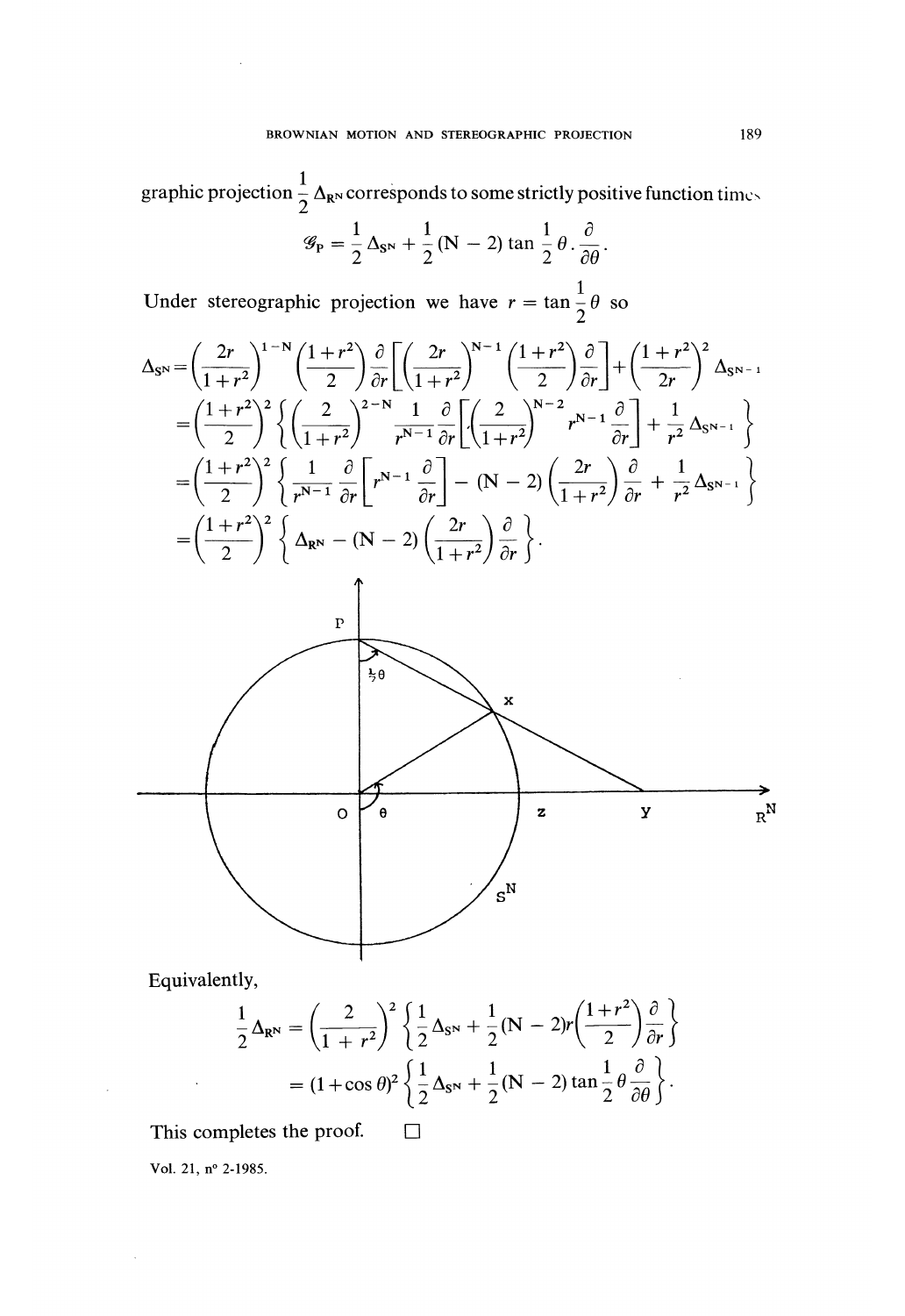190 T. K. CARNE

We now wish to obtain the random process with infinitesimal generator  $\mathscr{G}_P$  by conditioning the standard Brownian motion BM(S<sup>N</sup>) on the sphere to be at P at an appropriate time. To do this we will follow the analysis of conditioning given by J. L. Doob [*l*, Chapter 10]. Note that we are seeking a time-homogeneous process, so that conditioning  $BM(S^N)$ to be at P at a fixed time will not do. Furthermore, we cannot simply condition  $BM(S^N)$  to hit P at some time since, to do so, we would require a positive harmonic function on  $S^N \setminus \{P\}$  with a singularity at P. No such function exists. However, we do obtain time homogeneous processes by conditioning  $BM(S^N)$  to be at P at a random time T which is independent of  $BM(S^N)$  and has a negative exponential distribution.

**PROPOSITION** 2.  $-$  Let T be a random time which is independent of  $BM(S^N)$  and has a negative exponential distribution with parameter  $\lambda = N(N - 2)/8$ . Then BM(S<sup>N</sup>) conditioned to be at P at time T has infinitesimal generator

$$
\mathcal{G}_{\mathbf{P}} = \frac{1}{2} \Delta_{\mathbf{S}^{\mathbf{N}}} + \frac{1}{2} (\mathbf{N} - 2) \tan \frac{1}{2} \theta \frac{\partial}{\partial \theta}
$$

on  $S^N \setminus \{P\}$ . Hence,  $BM(R^N)$  is mapped by stereographic projection to a time-changed version of  $BM(S^N)$  conditioned to be at P at the time T.

*Proof.* — To condition  $BM(S^N)$  to be at P at time T we need to find a positive function h on  $S^N \setminus \{P\}$  with a singularity at P and

$$
\bigg(\frac{1}{2}\Delta_{S^N}-\lambda I\bigg)h=0
$$

Then the conditioned process will have the h-transform:

$$
u \rightarrow h^{-1} \left(\frac{1}{2} \Delta_{\mathbf{S}^{\mathbf{N}}} - \lambda \mathbf{I}\right) (h \cdot u)
$$

as its infinitesimal generator. Such a function  $h$  must be a multiple of the Green's function for  $\frac{1}{2}\Delta_{S^N} - \lambda I$  with a pole at P and hence it must be a function of  $\theta$  only. Thus we wish to solve

$$
\frac{1}{2\sin^{N-1}\theta}\frac{\partial}{\partial\theta}\bigg[\sin^{N-1}\theta\frac{\partial h}{\partial\theta}\bigg]-\lambda h=0.
$$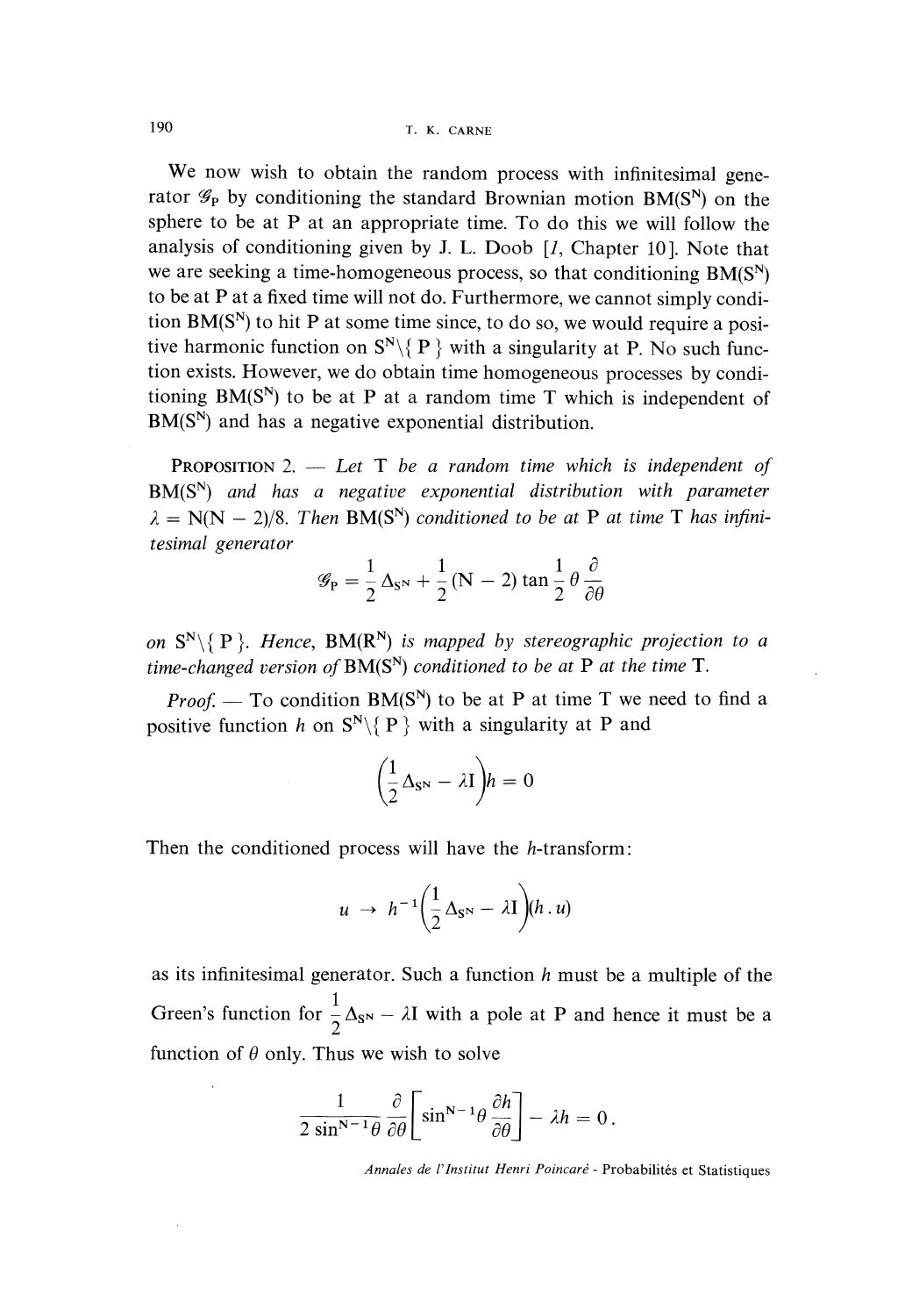When  $\lambda = N(N - 2)/8$  the required function h is given by  $h =$  $\left( \begin{array}{cc} 2 \end{array} \right)$ Consequently, the conditioned process has infinitesimal generator

$$
u \to h^{-1} \left( \frac{1}{2} \Delta_{\mathbf{S}^N} - \lambda \mathbf{I} \right) (h \cdot u)
$$
  
=  $h^{-1} \left( \frac{1}{2} h \Delta_{\mathbf{S}^N} u + \nabla h \cdot \nabla u + \frac{1}{2} u \Delta_{\mathbf{S}^N} h - \lambda u \cdot h \right)$   
=  $\frac{1}{2} \Delta_{\mathbf{S}^N} u + h^{-1} \nabla h \cdot \nabla u$   
=  $\frac{1}{2} \Delta_{\mathbf{S}^N} u + \frac{1}{2} (\mathbf{N} - 2) \tan \frac{1}{2} \theta \frac{\partial}{\partial \theta}$ 

where  $\nabla$  is the gradient for the Euclidean metric on  $S<sup>N</sup>$ . This proves the first assertion and the second follows from Proposition 1.

(Note that the conditioning described above does correspond to the naive idea of conditioning a process by its position at time T. For suppose that U is a subset of S<sup>N</sup> with a smooth boundary. If  $(x_t)$  is the Brownian motion on  $S<sup>N</sup>$ , then we may form a new process

$$
x_t^* = x_t \quad \text{for} \quad t < T
$$

$$
= \partial \quad \text{for} \quad t \ge T
$$

which jumps to a coffin state  $\partial$  at the random time T. If we condition  $(x_t^*)$  so that  $x_{t-}^* \in U$  then we obtain the transition semigroup P<sub>t</sub> given by

$$
P_t f(x) = E^x(f(x_t^*) | x_T^* = \text{U})
$$
  
=  $E^x(f(x_t)1_{(t < T)} | x_T \in \text{U})$   
=  $\frac{E^x(f(x_t)1_{(t < T)}1_{\text{U}}(x_T))}{E^x(1_{\text{U}}(x_T))}$ 

Setting

$$
h(x) = \mathcal{E}^x(1_{\mathcal{U}}(x_{\mathcal{T}}))
$$

we find that

$$
P_t f(x) = h(x)^{-1} E^x(f(x_t)1_{(t < T)}h(x_T))
$$
  
=  $h(x)^{-1} \int_t^{\infty} E^x(f(x_t)h(x_s)) \lambda e^{-\lambda s} ds$   
=  $h(x)^{-1} e^{-\lambda t} E^x(f(x_t)h(x_t))$ 

by using the Markov property of the Brownian motion. Thus the condi-Vol. 21, n° 2-1985.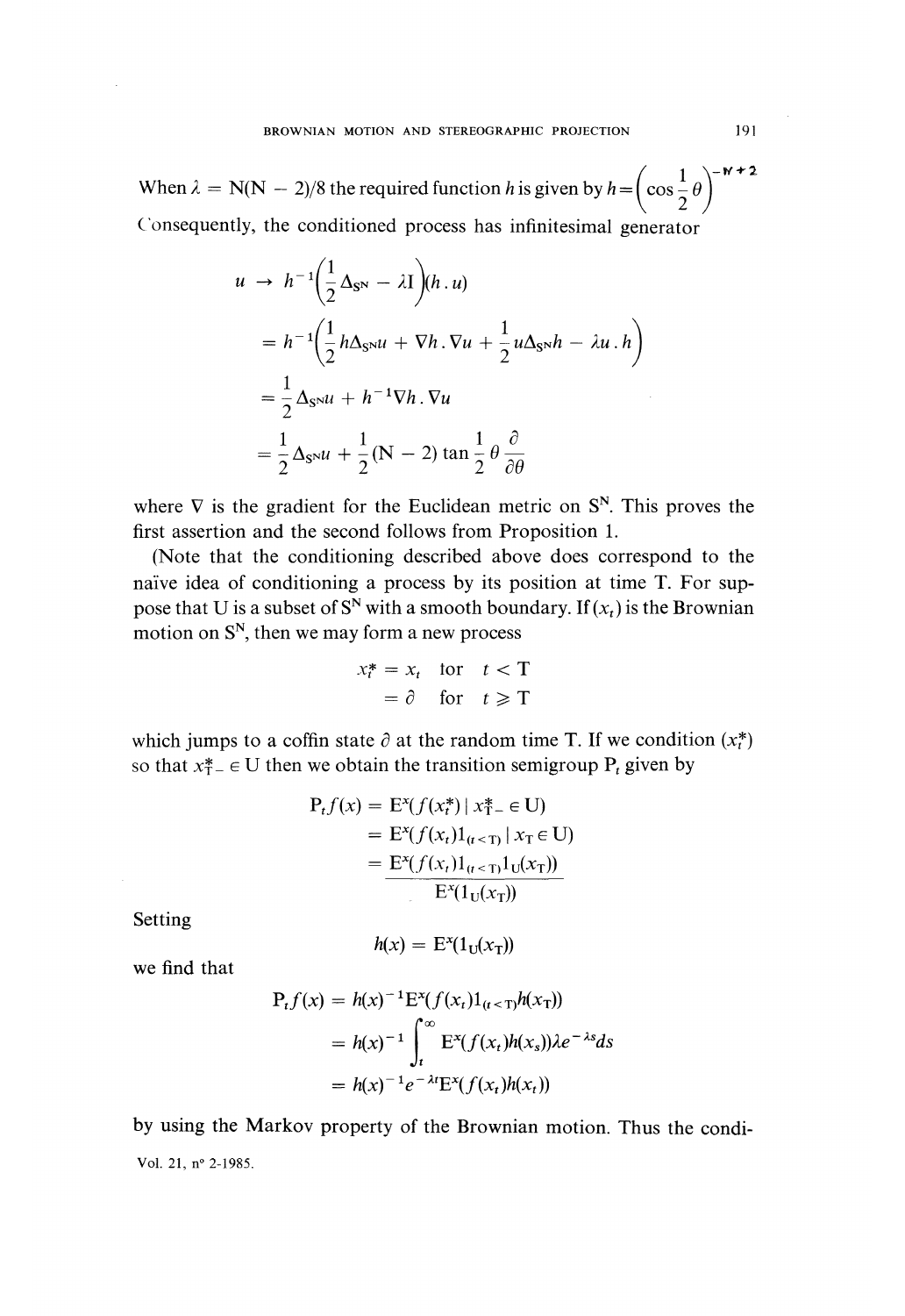tioned process is the h-transform of the Brownian motion for  $h$  the distributional solution of

$$
\left(\frac{1}{2}\Delta_{\mathbf{S}^{\mathbf{N}}}-\lambda\mathbf{I}\right)h=1_{\mathbf{U}}.
$$

We can now decompose this process into an average of the processes conditioned to be at a point  $X \in U$  at the time T. See J. L. Doob [1] for further

details.)  $\Box$ <br>For each Y  $\in S^N$  let  $h(Y, .)$  be the Green's function of  $\frac{1}{2}\Delta_{S^N} - \frac{N(N-2)}{8}I$ 

with a pole at Y. Then the Brownian motion conditioned to be at Y at the negative exponential time T has infinitesimal generator

$$
u \to h(Y, x)^{-1} \left( \frac{1}{2} \Delta_{S^N} - \frac{N(N-2)}{8} I \right) (h(Y, x) u(x))
$$

on  $S^N \setminus \{ Y \}$ . As in Proposition 2 we find that this is

$$
u \to \frac{1}{2} \Delta_{S^{N}} u(x) - (N-2) \|x - Y\|^{-1} \nabla \|x - Y\| \cdot \nabla u(x).
$$

Call this generator  $\mathscr{G}_{Y}$ .

COROLLARY. — Let  $(x_t : 0 \le t \le S)$  be the process with generator  $\mathscr{G}_P$ which starts from Y at time  $t = 0$  and stops at the time S when it first hits P.<br>Then the time reversed process  $(\tilde{x}_t : 0 \leq \tau \leq S)$  given by

$$
\widetilde{x}_{\tau} = x_{\mathbf{S}-\tau}
$$

has infinitesimal generator  $\mathcal{G}_Y$ , starts from P at  $\tau = 0$  and stops at the time S when it first hits Y.

*Proof.* - Since stereographic projection maps  $(x_t)$  onto Brownian motion in  $\mathbb{R}^N$  it is clear that  $(x_t : t > 0)$  almost surely never hits Y. Thus the reversed process certainly starts from P at  $\tau = 0$  and stops at the time S when it first hits Y. It remains to find its infinitesimal generator.

Let  $g(Y,.)$  be the Green's function for  $\mathscr{G}_P$  with pole at Y, then, for any smooth function f which is compactly supported within  $S^N \setminus \{P, Y\}$ , we have

$$
E\int_0^S f(x_t)dt = \int g(x, Y)f(x)dV(x) = E\int_0^S f(\tilde{x}_t)d\tau
$$

where  $dV$  is the N-dimensional Lebesgue measure on  $S<sup>N</sup>$ .

Consequently, if we denote by  $\mathscr{G}_{P}$ ,  $(P_t)$  the generator and transition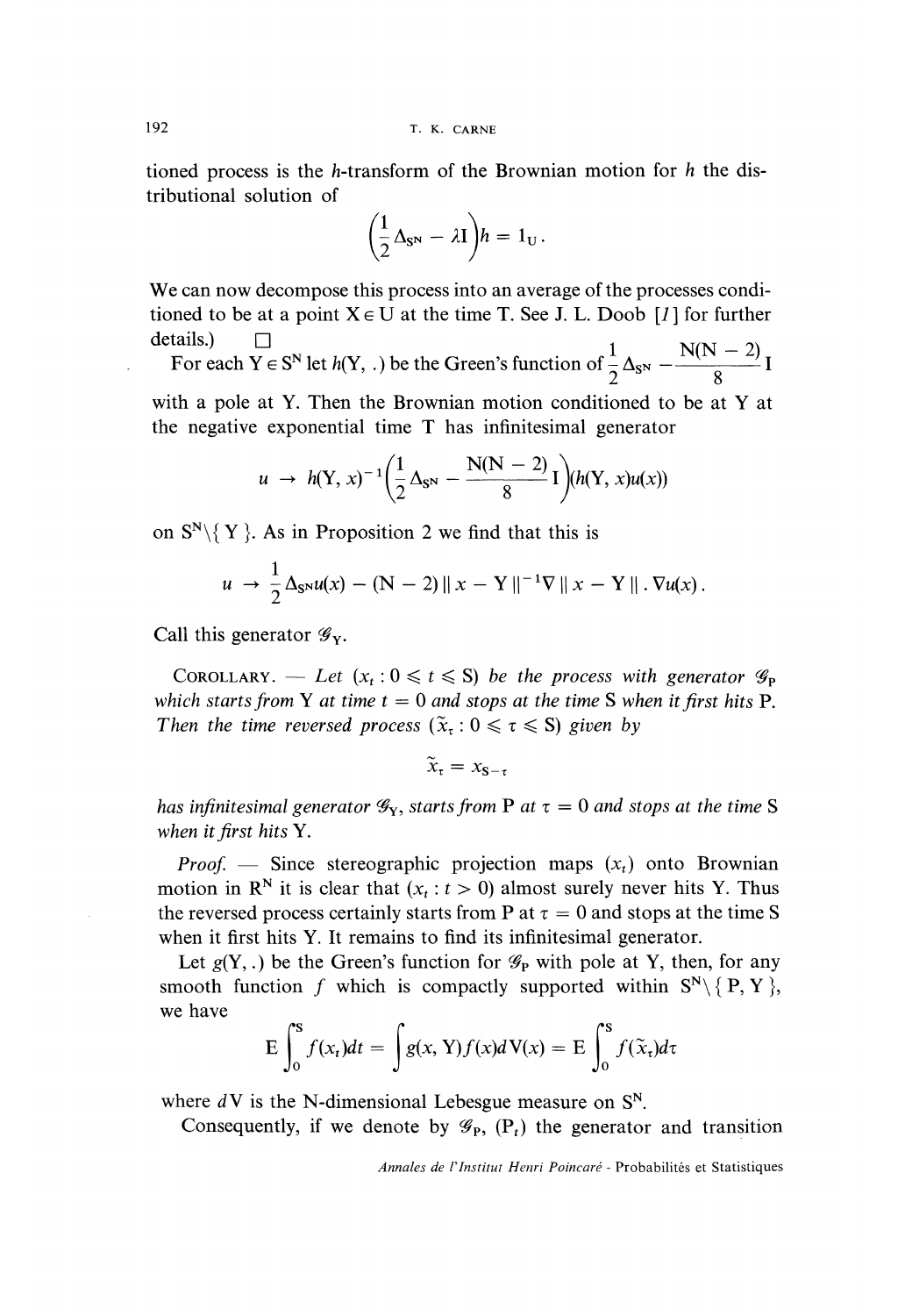semigroup for  $(x_t)$  and by  $\widetilde{\mathscr{G}}_{p_1}(\widetilde{P}_t)$  the corresponding operators for  $(\widetilde{x}_t)$ , then we obtain

$$
\int g(x, X) f(x) P_r k(x) dV(x) = E \int_0^S f(x_t) P_r k(x_t) dt
$$
  
= 
$$
E \int_0^S f(x_t) k(x_{t+r}) dt
$$
  
= 
$$
E \int_0^S f(\tilde{x}_{t+r}) k(\tilde{x}_t) d\tau
$$
  
= 
$$
\int g(x, Y) k(x) \tilde{P}_r f(x) dV(x).
$$

So

$$
\mathbf{P}_r k(x) = g(x, \mathbf{Y})^{-1} \mathbf{P}_r^*(g(x, \mathbf{Y})k(x))
$$

and

$$
\tilde{\mathcal{G}}_{\mathbf{P}}k(x) = g(x, \mathbf{Y})^{-1} \mathcal{G}_{\mathbf{P}}^*(g(x, \mathbf{Y})k(x)).
$$
  
Now recall that  $\mathcal{G}_{\mathbf{P}} = h(\mathbf{P}, .)^{-1} \left(\frac{1}{2}\Delta - \lambda \mathbf{I}\right)h(\mathbf{P}, .)$  so

$$
g(x, Y) = \frac{h(Y, x)h(P, x)}{h(P, Y)}
$$

and consequently

$$
\widetilde{\mathscr{G}}_{\mathbf{P}}k(x) = h(\mathbf{Y}, x)^{-1} \left(\frac{1}{2}\Delta - \lambda \mathbf{I}\right)^* \left(h(\mathbf{Y}, x)k(x)\right).
$$

Since the Laplacian is self-adjoint, this gives the desired result.  $\square$ 

#### 2. CONFORMAL TRANSFORMATIONS

In this section we wish to set the results of  $\S 1$  in a more general context.

For any  $\lambda > 0$  we can condition BM(S<sup>N</sup>) to be at P at the independent random time T which has negative exponential distribution with parameter  $\lambda$ . Indeed, to do so we need only find a positive function h of  $\theta$  with

$$
\left(\frac{1}{2}\Delta_{\mathbf{S}^{\mathbf{N}}}-\lambda\mathbf{I}\right)h=0\quad\text{on}\quad\mathbf{S}^{\mathbf{N}}\backslash\set{\mathbf{P}}
$$

and a singularity at P. If we make the change of variables  $q = \frac{1}{2}(1 - \cos \theta)$ <br>this becomes

$$
q(1-q)\frac{d^2h}{dq^2} + \frac{1}{2}N(1-2q)\frac{dh}{dq} - 2\lambda h = 0
$$

Vol. 21, n° 2-1985.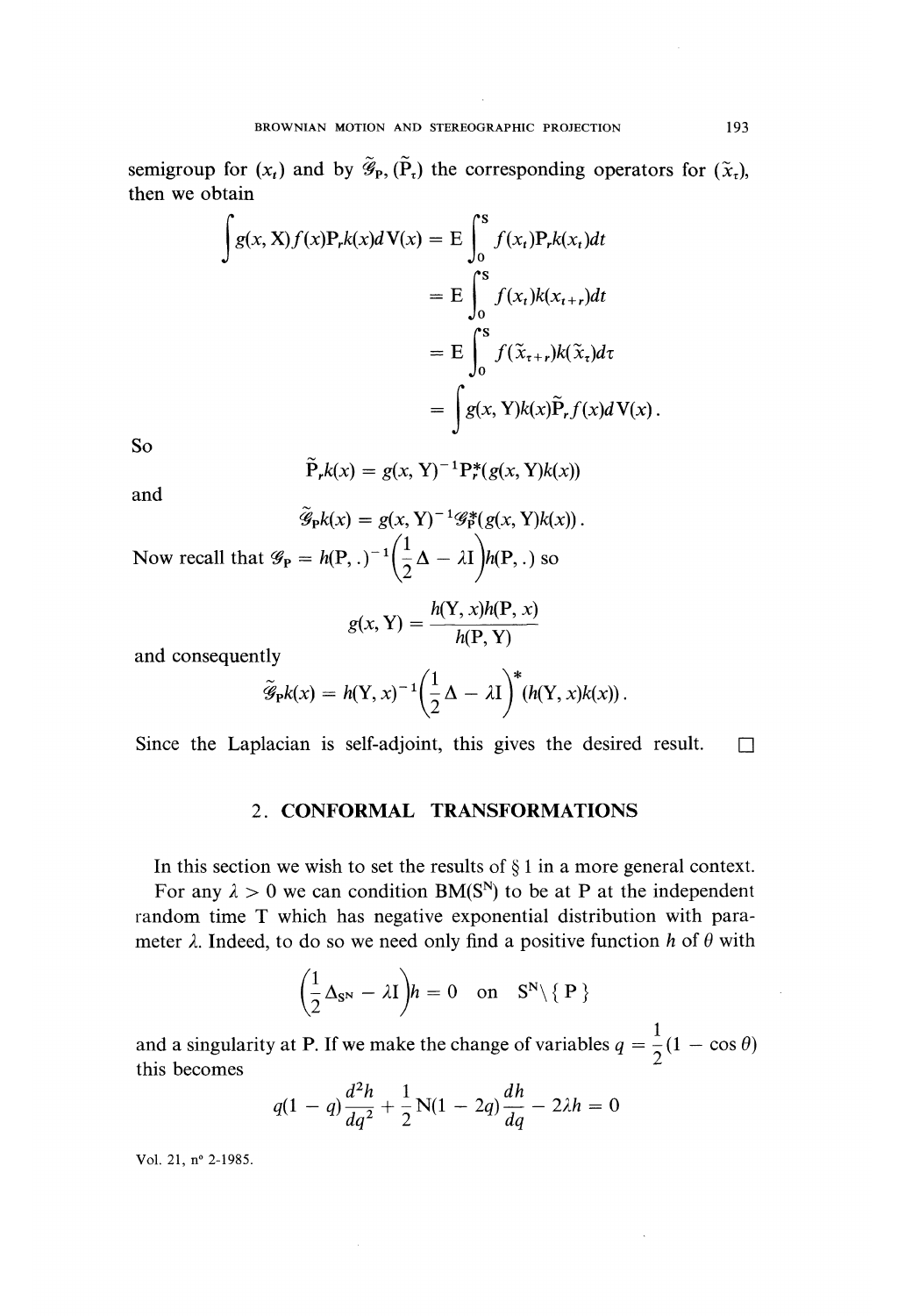for  $0 \le a \le 1$ . This is in the standard hypergeometric form and may be solved by a power series

$$
h=\sum_{n=0}^{\infty}a_nq^n.
$$

This series has radius of convergence 1 and each  $a_n$  is positive, so h is certainly positive on  $0 \le q < 1$ . For  $\lambda \ne N(N - 2)/8$  this formula does not define an elementary function. Although the conditioned process may be studied as in the previous section, it does not correspond to a simple process on  $\mathbb{R}^N$ .

The key property of stereographic projection is that it is *conformal* so it alters the metric at any point only by a scale factor. We can develop the arguments above for any such conformal transformation.

PROPOSITION 3. - Let M be an N-manifold ( $N \ge 3$ ) with a Riemannian metric  $g_{ab}$  and a conformally equivalent metric

$$
\widetilde{g}_{ab} = \Omega^2 g_{ab} \quad \text{with} \quad \Omega > 0 \, .
$$

Let R and  $\tilde{R}$  be the scalar curvature for g and  $\tilde{g}$  respectively. Then the Brownian motion relative to  $\tilde{g}$  can be obtained, up to a time change, by conditioning the Brownian motion relative to g according to its behaviour at a negative exponential time if, and only if,  $R - \Omega^2 \tilde{R}$  is constant on M.

*Proof.* — In terms of the infinitesimal generators  $\frac{1}{2}\Delta$  and  $\frac{1}{2}\tilde{\Delta}$  for the Brownian motions, the Proposition states that there exists  $\lambda > 0$  and strictly positive functions  $h$  and  $c$  on M with

$$
\frac{1}{2}\tilde{\Delta}u = c^2h^{-1}\bigg(\frac{1}{2}\Delta - \lambda I\bigg)(h\,.\,u) \tag{1}
$$

if, and only if,  $R - \Omega^2 \tilde{R}$  is constant. (If we consider the second degree terms of (1) we see that the condition can only be satisfied if g and  $\tilde{g}$  are conformal. So there was no loss of generality in restricting ourselves to this case.)

The proof is simply a standard calculation of the scalar curvature for conformal metrics. We shall use the usual index notation for vectors and tensors on M. Let  $\nabla_a$ ,  $\tilde{\nabla}_a$  be the covariant derivatives relative to g and  $\tilde{g}$ .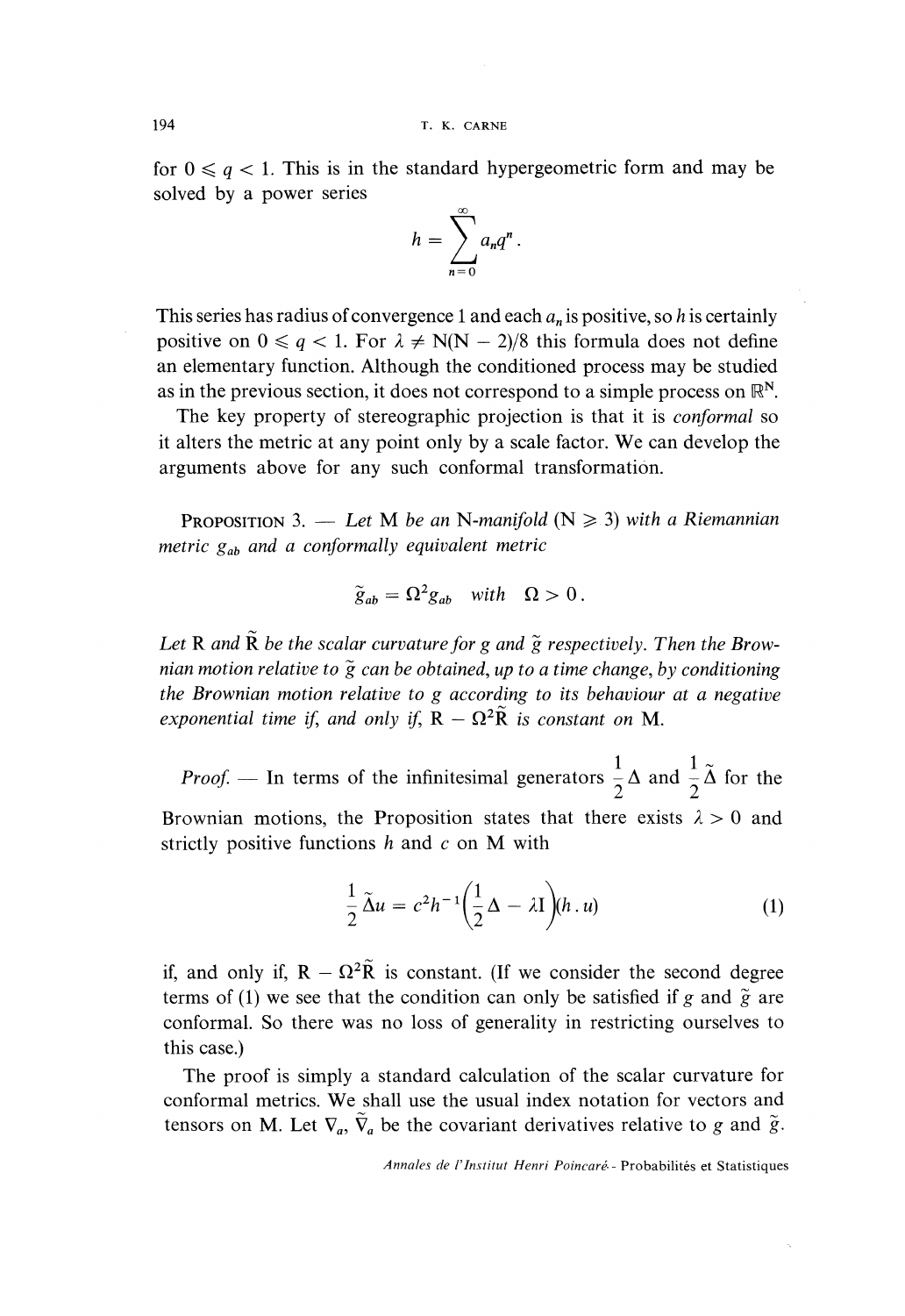Then a straightforward but tedious calculation yields the formulae :

$$
\tilde{\nabla}_a v_b = \nabla_a v_b - \Omega^{-1} (v_a \nabla_b \Omega + v_b \nabla_a \Omega - g_{ab} g^{cd} v_c \nabla_d \Omega)
$$
  
\n
$$
\tilde{\Delta} u = \tilde{g}^{ab} \tilde{\nabla}_a \tilde{\nabla}_b u = \tilde{g}^{ab} \tilde{\nabla}_a (\nabla_b u)
$$
  
\n
$$
= \Omega^2 (\Delta u + (\mathbf{N} - 2)\Omega^{-1} g^{ab} \nabla_a \Omega \nabla_b u)
$$
  
\n
$$
\Omega^2 \tilde{\mathbf{R}} = \mathbf{R} - 2(\mathbf{N} - 1)\Omega^{-1} \Delta \Omega - (\mathbf{N} - 1)(\mathbf{N} - 4)\Omega^{-2} g^{ab} \nabla_a \Omega \nabla_b \Omega.
$$

Thus, for (1) to hold, we must have  $c = \Omega$  and

$$
h^{-1}\left(\frac{1}{2}\Delta - \lambda I\right)(h\cdot u) = \frac{1}{2}\Delta u + \frac{1}{2}(N-2)\Omega^{-1}g^{ab}\nabla_a\Omega\nabla_b u.
$$

Now

$$
\Delta(h.u) = g^{ab}\nabla_a\nabla_b(h.u) = h\Delta u + 2g^{ab}\nabla_a h\nabla_b u + u\Delta h
$$

so we obtain the two conditions:

$$
h^{-1}\nabla_a h = \frac{1}{2}(\mathbf{N} - 2)\mathbf{\Omega}^{-1}\nabla_a \mathbf{\Omega}
$$

and

$$
\left(\frac{1}{2}\Delta - \lambda I\right)h = 0.
$$

The first of these is satisfied if, and only if,  $h = K \cdot \Omega^{\frac{1}{2}(N-2)}$  for some constant K. In this case, the second condition becomes

$$
0 = \left(\frac{1}{2}\Delta - \lambda I\right) (\Omega^{\frac{1}{2}(N-2)})
$$
  
=  $\frac{1}{4}(N-2)\Omega^{\frac{1}{2}N-2}\Delta\Omega + \frac{1}{8}(N-2)(N-4)\Omega^{\frac{1}{2}N-3}g^{ab}\nabla_a\Omega\nabla_b\Omega - \lambda\Omega^{\frac{1}{2}N-1}.$   

$$
\Leftrightarrow \lambda = \frac{1}{4}(N-2)\Omega^{-2}\Delta\Omega + \frac{1}{8}(N-2)(N-4)\Omega^{-2}g^{ab}\nabla_a\Omega\nabla_b\Omega
$$
  
=  $\frac{N-2}{8(N-1)}\cdot (R - \Omega^2\tilde{R}).$ 

If we take g to be the Euclidean metric on  $S^N$  and  $\tilde{g}$  the metric on  $S^N$ . which corresponds under stereographic projection to the Euclidean metric on  $\mathbb{R}^N$ , then  $\overline{a}$ 

$$
\Omega = \frac{1}{1 + \cos \theta}, \qquad R = N(N-1), \qquad \tilde{R} = 0
$$

Vol. 21, n° 2-1985.